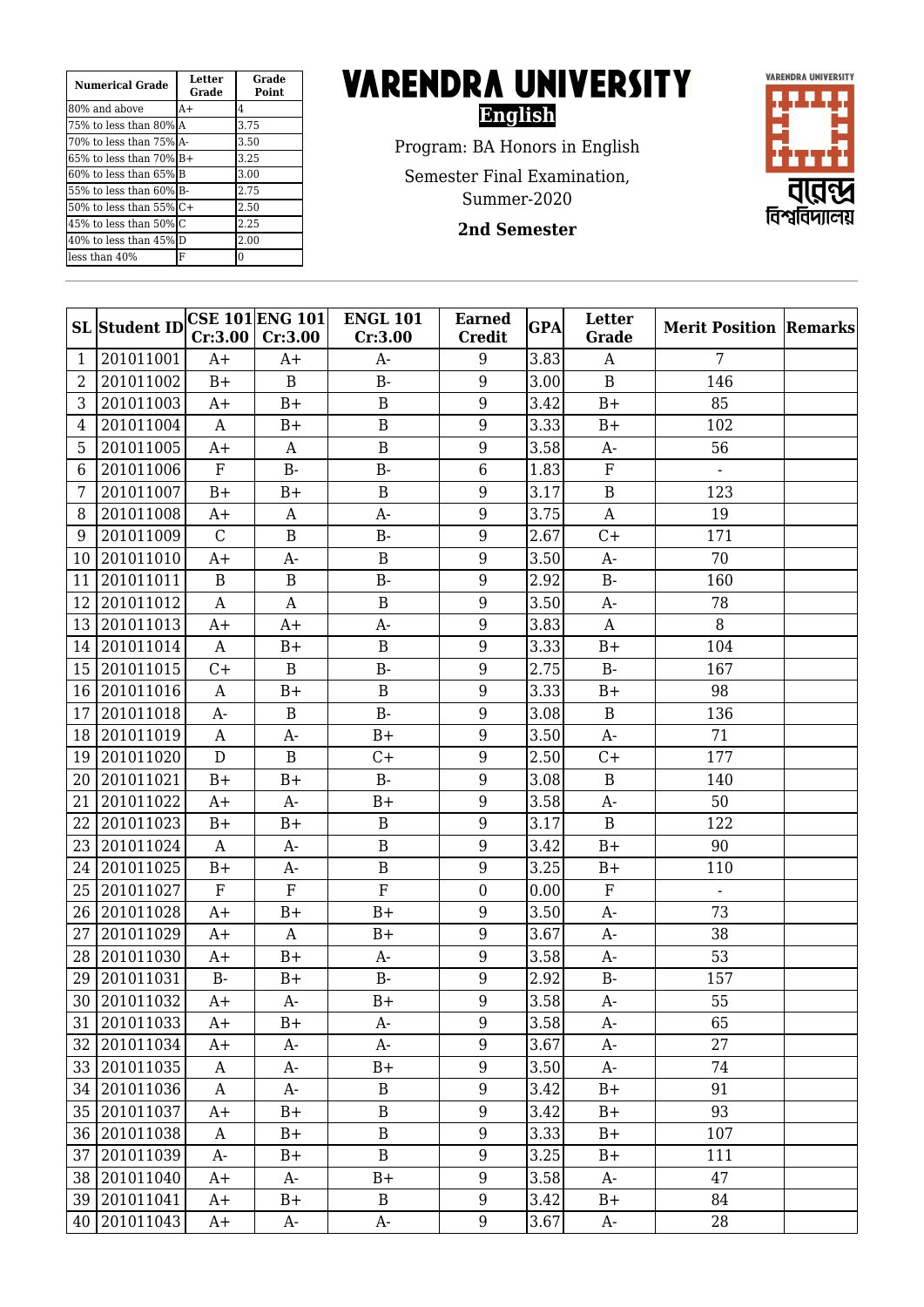|    | SL Student IDCSE 101 ENG 101 | Cr:3.00      | Cr:3.00      | <b>ENGL 101</b><br>Cr:3.00 | <b>Earned</b><br><b>Credit</b> | <b>GPA</b> | Letter<br>Grade  | <b>Merit Position Remarks</b> |  |
|----|------------------------------|--------------|--------------|----------------------------|--------------------------------|------------|------------------|-------------------------------|--|
| 41 | 201011044                    | $A+$         | $A-$         | $B+$                       | 9                              | 3.58       | $A-$             | 43                            |  |
| 42 | 201011045                    | $A+$         | $B+$         | $B -$                      | 9                              | 3.33       | $B+$             | 105                           |  |
|    | 43 201011046                 | $\mathbf{A}$ | $\, {\bf B}$ | $B -$                      | 9                              | 3.17       | $\mathbf B$      | 128                           |  |
|    | 44 201011047                 | $A+$         | $A-$         | $B-$                       | 9                              | 3.42       | $B+$             | 87                            |  |
| 45 | 201011048                    | $A+$         | A-           | $\mathbf{A}$               | 9                              | 3.75       | $\mathbf{A}$     | 11                            |  |
|    | 46 201011049                 | $\mathbf F$  | $\mathbf F$  | ${\bf F}$                  | $\boldsymbol{0}$               | 0.00       | ${\bf F}$        | $\blacksquare$                |  |
| 47 | 201011050                    | $A-$         | $B -$        | $B -$                      | 9                              | 3.00       | $\mathbf B$      | 150                           |  |
| 48 | 201011051                    | $A+$         | $A-$         | $B+$                       | 9                              | 3.58       | $A-$             | 45                            |  |
|    | 49 201011052                 | $A+$         | $A-$         | $B+$                       | 9                              | 3.58       | $A-$             | 60                            |  |
| 50 | 201011053                    | $A-$         | $B+$         | $\mathbf B$                | 9                              | 3.25       | $B+$             | 119                           |  |
| 51 | 201011054                    | $B+$         | $A-$         | $\, {\bf B}$               | 9                              | 3.25       | $B+$             | 118                           |  |
| 52 | 201011055                    | $A+$         | $A-$         | $A-$                       | 9                              | 3.67       | $A-$             | $\overline{32}$               |  |
| 53 | 201011056                    | $B+$         | $A-$         | $B+$                       | 9                              | 3.33       | $B+$             | 103                           |  |
| 54 | 201011057                    | $A-$         | A-           | $B+$                       | 9                              | 3.42       | $B+$             | 94                            |  |
|    | 55 201011058                 | $\mathbf{A}$ | A-           | $B+$                       | 9                              | 3.50       | $A-$             | 79                            |  |
| 56 | 201011059                    | $B+$         | $\, {\bf B}$ | $B-$                       | 9                              | 3.00       | $\, {\bf B}$     | 147                           |  |
| 57 | 201011061                    | $A+$         | $A-$         | $A-$                       | 9                              | 3.67       | $A-$             | 35                            |  |
| 58 | 201011062                    | $A+$         | $A+$         | $B+$                       | 9                              | 3.75       | $\boldsymbol{A}$ | 9                             |  |
|    | 59 201011063                 | $A+$         | $A-$         | $\, {\bf B}$               | 9                              | 3.50       | $A-$             | 72                            |  |
| 60 | 201011064                    | $A-$         | $B+$         | $\, {\bf B}$               | 9                              | 3.25       | $B+$             | 113                           |  |
| 61 | 201011065                    | D            | $\mathbf B$  | $B-$                       | 9                              | 2.58       | $C +$            | 175                           |  |
| 62 | 201011066                    | $A+$         | $B+$         | $\mathbf B$                | 9                              | 3.42       | $B+$             | 92                            |  |
|    | 63 201011067                 | $A-$         | $B+$         | $B -$                      | 9                              | 3.17       | $\mathbf B$      | 125                           |  |
|    | 64 201011068                 | A            | $B+$         | $\mathbf B$                | 9                              | 3.33       | $B+$             | 101                           |  |
|    | 65 201011069                 | $A+$         | $A+$         | $A-$                       | 9                              | 3.83       | $\mathbf{A}$     | $\overline{4}$                |  |
|    | 66 201011070                 | $A+$         | A            | $A-$                       | 9                              | 3.75       | $\mathbf{A}$     | 14                            |  |
| 67 | 201011071                    | $A+$         | $\mathbf{A}$ | $A-$                       | 9                              | 3.75       | $\mathbf{A}$     | 23                            |  |
|    | 68 201011072                 | $A+$         | $\mathbf{A}$ | $A-$                       | 9                              | 3.75       | $\mathbf{A}$     | 12                            |  |
| 69 | 201011073                    | $A+$         | $A-$         | $B+$                       | 9                              | 3.58       | $A-$             | 58                            |  |
|    | 70 201011074                 | $A+$         | $A-$         | $\, {\bf B}$               | $\boldsymbol{9}$               | 3.50       | $A-$             | 69                            |  |
|    | 71   201011075               | $A+$         | $A+$         | $A-$                       | 9                              | 3.83       | A                | $\overline{2}$                |  |
|    | 72 201011076                 | A+           | A            | B                          | 9                              | 3.58       | $A-$             | 57                            |  |
|    | 73 201011077                 | $A+$         | $\mathbf{A}$ | $A-$                       | 9                              | 3.75       | $\mathbf{A}$     | 18                            |  |
|    | 74 201011078                 | $A+$         | A-           | $A-$                       | 9                              | 3.67       | $A-$             | 25                            |  |
|    | 75 201011079                 | $A+$         | A-           | $B+$                       | 9                              | 3.58       | A-               | 48                            |  |
|    | 76 201011080                 | $A+$         | $B+$         | $B+$                       | 9                              | 3.50       | $A-$             | 68                            |  |
|    | 77 201011081                 | $A+$         | A            | $\mathbf B$                | 9                              | 3.58       | A-               | 61                            |  |
|    | 78 201011082                 | $A+$         | $A-$         | $A-$                       | $9\,$                          | 3.67       | $A-$             | 24                            |  |
|    | 79 201011083                 | $B-$         | $B+$         | $\, {\bf B}$               | $9\,$                          | 3.00       | $\, {\bf B}$     | 151                           |  |
|    | 80 201011084                 | $A+$         | A            | $A-$                       | 9                              | 3.75       | $\mathbf A$      | 20                            |  |
|    | 81 201011085                 | $B+$         | A-           | $\, {\bf B}$               | $9\,$                          | 3.25       | $B+$             | 116                           |  |
|    | 82 201011086                 | $B+$         | $B+$         | $B-$                       | 9                              | 3.08       | $\, {\bf B}$     | 137                           |  |
|    | 83 201011087                 | $A+$         | A-           | $\mathbf B$                | 9                              | 3.50       | $A-$             | 81                            |  |
|    | 84 201011088                 | $A+$         | $\mathbf{A}$ | $B+$                       | 9                              | 3.67       | $A-$             | 36                            |  |
|    | 85 201011089                 | $\mathbf{F}$ | $B -$        | $B-$                       | $\,6\,$                        | 1.83       | $\rm F$          | $\omega$                      |  |
|    | 86 201011090                 | A-           | $A-$         | $\, {\bf B}$               | $9\,$                          | 3.33       | $B+$             | 106                           |  |
|    | 87 201011091                 | $B+$         | A-           | $\, {\bf B}$               | $9\,$                          | 3.25       | $B+$             | 120                           |  |
|    | 88 201011092                 | $B+$         | A-           | $\, {\bf B}$               | 9                              | 3.25       | $B+$             | 115                           |  |
|    | 89 201011093                 | F            | $B -$        | $\rm B$ -                  | 6                              | 1.83       | $\mathbf F$      | $\mathbb{Z}^{\mathbb{Z}}$     |  |
|    | 90 201011094                 | $A+$         | A            | A-                         | $\boldsymbol{9}$               | 3.75       | $\mathbf{A}$     | 22                            |  |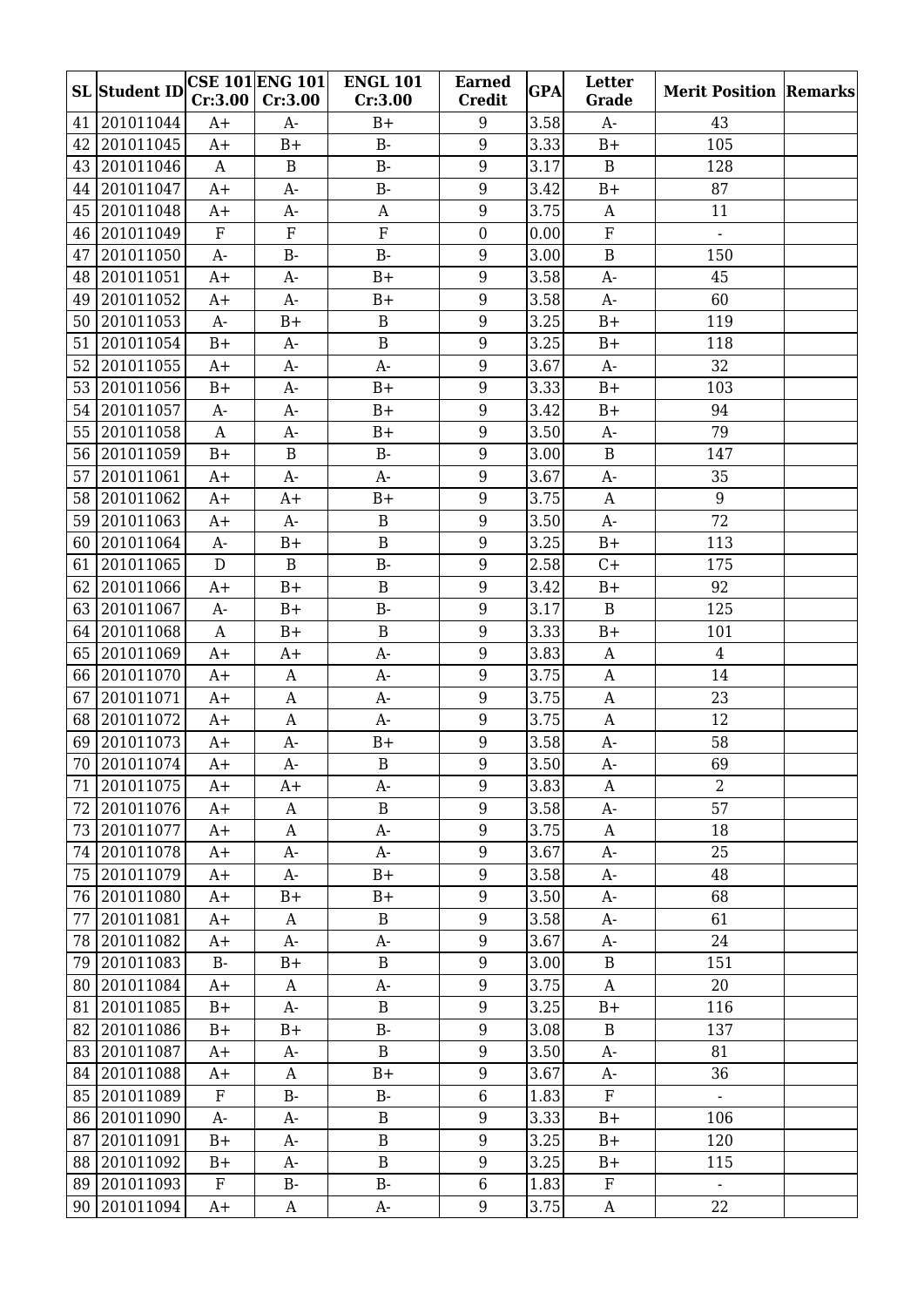|    | <b>SL</b> Student ID | Cr:3.00      | <b>CSE 101 ENG 101</b><br>Cr:3.00 | <b>ENGL 101</b><br>Cr:3.00 | <b>Earned</b><br><b>Credit</b> | <b>GPA</b> | Letter<br>Grade | <b>Merit Position Remarks</b> |  |
|----|----------------------|--------------|-----------------------------------|----------------------------|--------------------------------|------------|-----------------|-------------------------------|--|
| 91 | 201011095            | $B+$         | $B+$                              | B                          | 9                              | 3.17       | $\, {\bf B}$    | 135                           |  |
| 92 | 201011096            | ${\bf F}$    | $\rm F$                           | $\overline{F}$             | $\mathbf{0}$                   | 0.00       | $\overline{F}$  |                               |  |
|    | 93 201011097         | ${\bf F}$    | $C +$                             | $C +$                      | $\,6$                          | 1.67       | ${\bf F}$       | $\overline{\phantom{a}}$      |  |
|    | 94 201011098         | $B+$         | $\overline{B}$                    | $B+$                       | 9                              | 3.17       | $\overline{B}$  | 129                           |  |
| 95 | 201011099            | $A+$         | $A-$                              | $B+$                       | 9                              | 3.58       | $A-$            | 46                            |  |
|    | 96 201011101         | $A+$         | $A-$                              | $B+$                       | 9                              | 3.58       | A-              | 64                            |  |
| 97 | 201011102            | $\mathbf B$  | $B+$                              | $\, {\bf B}$               | 9                              | 3.08       | $\, {\bf B}$    | 144                           |  |
|    | 98 201011103         | $A+$         | $A-$                              | $\, {\bf B}$               | 9                              | 3.50       | A-              | 82                            |  |
|    | 99 201011104         | $\rm F$      | $B+$                              | ${\rm D}$                  | 6                              | 1.75       | ${\bf F}$       | $\mathbf{r}$                  |  |
|    | 100 201011105        | $\, {\bf B}$ | $B+$                              | $\mathbf B$                | 9                              | 3.08       | $\, {\bf B}$    | 141                           |  |
|    | 101 2010 11106       | $A+$         | $A-$                              | $B+$                       | 9                              | 3.58       | $A-$            | 62                            |  |
|    | 102 2010 11107       | $A-$         | $B+$                              | $\, {\bf B}$               | 9                              | 3.25       | $B+$            | 109                           |  |
|    | 103 2010 11108       | $\mathbf{A}$ | $A-$                              | $B+$                       | 9                              | 3.50       | $A-$            | 76                            |  |
|    | 104 2010 11109       | $B+$         | A                                 | $B+$                       | 9                              | 3.42       | $B+$            | 95                            |  |
|    | 105 2010 11110       | $\mathbf F$  | $\overline{B}$                    | $B -$                      | 6                              | 1.92       | ${\bf F}$       |                               |  |
|    | 106 2010 1111        | $A+$         | A-                                | $B+$                       | 9                              | 3.58       | $A-$            | 51                            |  |
|    | 107 2010 11112       | $A-$         | $B+$                              | $\, {\bf B}$               | 9                              | 3.25       | $B+$            | 114                           |  |
|    | 108 2010 11113       | $B -$        | $B+$                              | $\mathbf B$                | 9                              | 3.00       | $\, {\bf B}$    | 152                           |  |
|    | 109 2010 11114       | $C +$        | B                                 | $B -$                      | 9                              | 2.75       | $B -$           | 169                           |  |
|    | 110 2010 11115       | $A+$         | $A-$                              | $\, {\bf B}$               | 9                              | 3.50       | $A-$            | 80                            |  |
|    | 111 2010 11116       | $B+$         | $B -$                             | $B-$                       | 9                              | 2.92       | $B-$            | 158                           |  |
|    | 112 2010 11117       | $C +$        | <b>B-</b>                         | $B -$                      | 9                              | 2.67       | $C +$           | 172                           |  |
|    | 113 2010 11118       | $A-$         | B                                 | $B -$                      | 9                              | 3.08       | $\, {\bf B}$    | 142                           |  |
|    | 114 2010 11119       | A-           | $\overline{B}$                    | $\mathbf B$                | 9                              | 3.17       | $\, {\bf B}$    | 126                           |  |
|    | 115 2010 11120       | $B -$        | $B+$                              | $B-$                       | 9                              | 2.92       | $B-$            | 156                           |  |
|    | 116 2010 11121       | $B-$         | $B+$                              | $\, {\bf B}$               | 9                              | 3.00       | $\, {\bf B}$    | 148                           |  |
|    | 117 2010 1122        | $A+$         | $\mathbf{A}$                      | A                          | 9                              | 3.83       | $\mathbf{A}$    | 5                             |  |
|    | 118 2010 11123       | $A+$         | $A-$                              | $\mathbf{A}$               | 9                              | 3.75       | $\mathbf{A}$    | 10                            |  |
|    | 119 2010 11124       | D            | $B -$                             | $B-$                       | 9                              | 2.50       | $C+$            | 178                           |  |
|    | 120 201011125        | $B+$         | $B-$                              | $\, {\bf B}$               | $\boldsymbol{9}$               | 3.00       | $\, {\bf B}$    | 155                           |  |
|    | 121 2010 11126       | A            | A-                                | A-                         | 9                              | 3.58       | $A-$            | 66                            |  |
|    | 122 2010 1127        | $B+$         | $B+$                              | A-                         | 9                              | 3.33       | $B+$            | 108                           |  |
|    | 123 201011128        | $\mathbf{A}$ | $\mathbf{A}$                      | $A-$                       | 9                              | 3.67       | $A-$            | 39                            |  |
|    | 124  201011129       | A-           | $\mathbf B$                       | $\mathbf{B}$               | 9                              | 3.17       | $\mathbf{B}$    | 130                           |  |
|    | 125 2010 11130       | A-           | $B+$                              | $B+$                       | 9                              | 3.33       | $B+$            | 100                           |  |
|    | 126 2010 11132       | $\mathbf B$  | $B-$                              | $B -$                      | 9                              | 2.83       | $B-$            | 161                           |  |
|    | 127 2010 11133       | $A+$         | A-                                | $A-$                       | 9                              | 3.67       | A-              | 33                            |  |
|    | 128 2010 11134       | $A+$         | $A-$                              | $A-$                       | 9                              | 3.67       | $A-$            | 29                            |  |
|    | 129  201011135       | $A+$         | A-                                | A                          | 9                              | 3.75       | $\mathbf{A}$    | 13                            |  |
|    | 130 2010 11136       | A+           | A-                                | $A-$                       | 9                              | 3.67       | A-              | 42                            |  |
|    | 131 2010 1137        | $\rm F$      | $\mathbf{F}$                      | $\mathbf F$                | $\boldsymbol{0}$               | 0.00       | $\mathbf F$     | $\mathbb{L}^{\mathbb{N}}$     |  |
|    | 132 2010 1138        | $A+$         | $B+$                              | $\mathbf B$                | 9                              | 3.42       | $B+$            | 89                            |  |
|    | 133 2010 11139       | $A+$         | $A-$                              | $B+$                       | 9                              | 3.58       | $A-$            | 54                            |  |
|    | 134  201011140       | A-           | $A-$                              | $B+$                       | 9                              | 3.42       | $B+$            | 88                            |  |
|    | 135 2010 11141       | A-           | $\mathbf B$                       | $B+$                       | $9\,$                          | 3.25       | $B+$            | 121                           |  |
|    | 136 2010 11142       | $A+$         | $B+$                              | $A-$                       | 9                              | 3.58       | $A-$            | 59                            |  |
|    | 137 2010 11143       | $C +$        | $C +$                             | $B-$                       | 9                              | 2.58       | $C +$           | 176                           |  |
|    | 138 2010 11144       | B            | $\, {\bf B}$                      | $\mathbf B$                | 9                              | 3.00       | $\mathbf B$     | 145                           |  |
|    | 139 2010 11145       | $A+$         | A                                 | $A-$                       | $9\,$                          | 3.75       | A               | 15                            |  |
|    | 140 2010 11146       | $B+$         | $\mathbf B$                       | <b>B-</b>                  | $9\phantom{.0}$                | 3.00       | $\, {\bf B}$    | 149                           |  |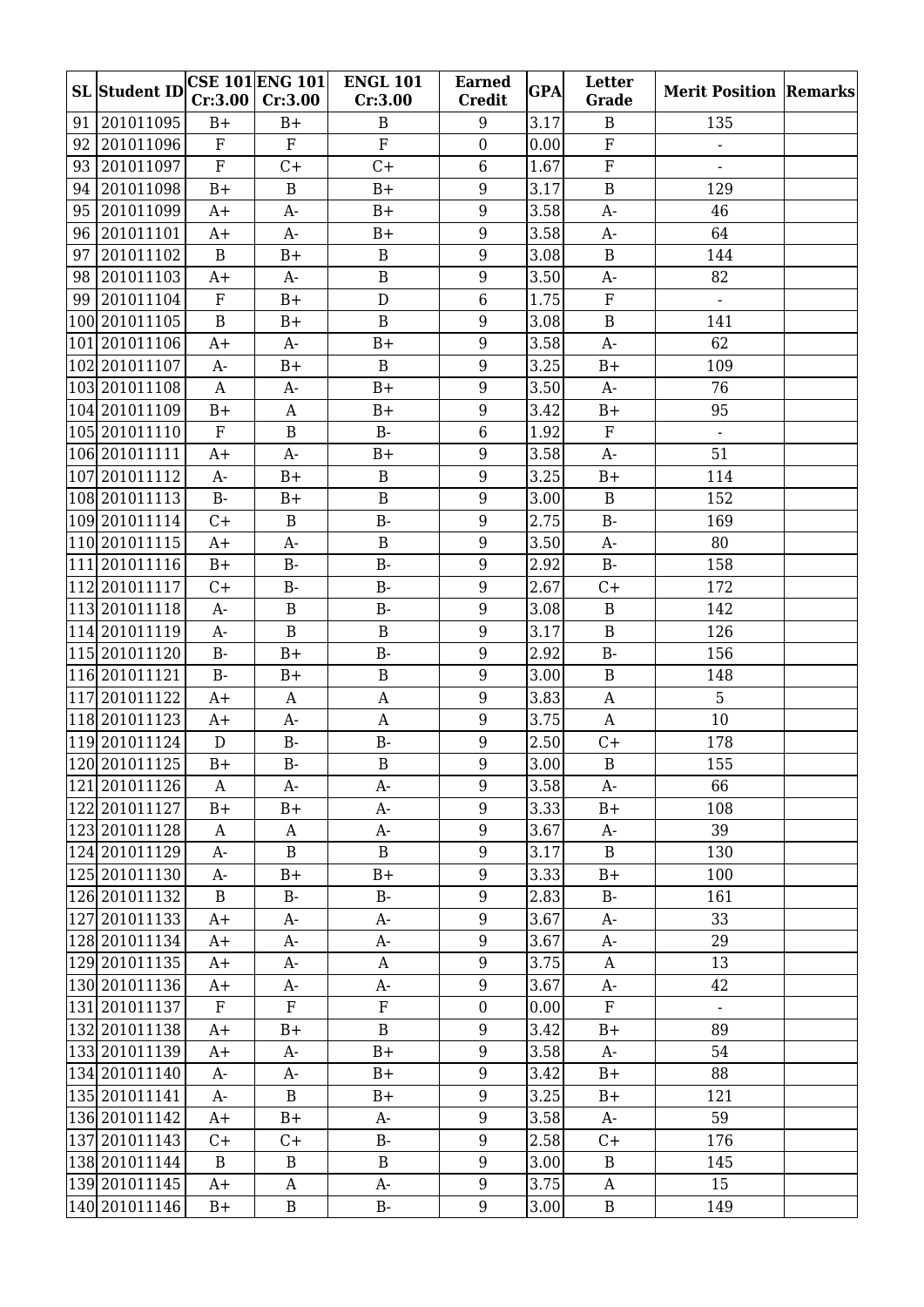| <b>SL</b> Student ID | Cr:3.00      | <b>CSE 101 ENG 101</b><br>Cr:3.00 | <b>ENGL 101</b><br>Cr:3.00 | <b>Earned</b><br><b>Credit</b> | <b>GPA</b> | Letter<br>Grade           | <b>Merit Position Remarks</b> |  |
|----------------------|--------------|-----------------------------------|----------------------------|--------------------------------|------------|---------------------------|-------------------------------|--|
| 141 2010 11147       | $B+$         | $\bf{B}$                          | B                          | 9                              | 3.08       | $\mathbf B$               | 138                           |  |
| 142 201011148        | $B-$         | $\, {\bf B}$                      | $\, {\bf B}$               | 9                              | 2.92       | $B-$                      | 159                           |  |
| 143 2010 11149       | $A+$         | $A-$                              | $A-$                       | 9                              | 3.67       | $A-$                      | 37                            |  |
| 144 201011150        | ${\bf F}$    | $B -$                             | $B -$                      | $6\phantom{1}6$                | 1.83       | ${\bf F}$                 | $\overline{\phantom{a}}$      |  |
| 145 2010 11151       | $\mathsf C$  | C+                                | $C +$                      | 9                              | 2.42       | $\overline{C}$            | 180                           |  |
| 146 201011152        | $A+$         | A                                 | $A-$                       | 9                              | 3.75       | A                         | 16                            |  |
| 147 2010 11153       | $\mathbf F$  | $C+$                              | $C +$                      | $6\phantom{1}6$                | 1.67       | $\rm F$                   |                               |  |
| 148 201011154        | $\mathbf{A}$ | <b>B-</b>                         | $\, {\bf B}$               | 9                              | 3.17       | $\, {\bf B}$              | 131                           |  |
| 149 2010 11155       | $B -$        | $\mathbf B$                       | $B -$                      | 9                              | 2.83       | $B-$                      | 163                           |  |
| 150 2010 11156       | A            | $\mathbf{A}$                      | $A-$                       | $9\,$                          | 3.67       | $A-$                      | 40                            |  |
| 151 2010 11157       | ${\bf F}$    | $C +$                             | $C +$                      | $6\phantom{1}6$                | 1.67       | F                         | $\blacksquare$                |  |
| 152 2010 11158       | $A+$         | $\mathbf{A}$                      | $\mathbf{A}$               | $9\,$                          | 3.83       | $\mathbf A$               | $\overline{3}$                |  |
| 153 2010 11159       | $A+$         | $A-$                              | $B+$                       | 9                              | 3.58       | $A-$                      | 44                            |  |
| 154 201011160        | $\mathbf{A}$ | $A-$                              | $B+$                       | 9                              | 3.50       | $A-$                      | 77                            |  |
| 155 2010 11161       | $\mathbf{A}$ | $B+$                              | $\, {\bf B}$               | 9                              | 3.33       | $B+$                      | 99                            |  |
| 156 2010 11162       | $B+$         | $B+$                              | $\, {\bf B}$               | 9                              | 3.17       | $\mathbf B$               | 133                           |  |
| 157 2010 11163       | $A-$         | $\bf{B}$                          | $\, {\bf B}$               | 9                              | 3.17       | $\, {\bf B}$              | 134                           |  |
| 158 201011164        | $A+$         | $A-$                              | $\, {\bf B}$               | $9\,$                          | 3.50       | $A-$                      | 83                            |  |
| 159 201011165        | $C+$         | $B -$                             | $B -$                      | 9                              | 2.67       | $C +$                     | 173                           |  |
| 160 2010 11166       | $A+$         | $B+$                              | $B+$                       | 9                              | 3.50       | $A-$                      | 75                            |  |
| 161 2010 11168       | $A+$         | A                                 | $A-$                       | 9                              | 3.75       | $\mathbf{A}$              | 21                            |  |
| 162 201011169        | ${\rm D}$    | $\bf{B}$                          | $B -$                      | 9                              | 2.58       | $C +$                     | 174                           |  |
| 163 201011170        | $\mathbf{A}$ | $B+$                              | $B+$                       | 9                              | 3.42       | $B+$                      | 97                            |  |
| 164 201011171        | $A-$         | $B+$                              | $B -$                      | 9                              | 3.17       | $\bf{B}$                  | 127                           |  |
| 165 2010 11172       | $A-$         | $\mathbf B$                       | $B -$                      | $9\,$                          | 3.08       | $\, {\bf B}$              | 143                           |  |
| 166 2010 11173       | ${\bf F}$    | $B -$                             | $B -$                      | 6                              | 1.83       | ${\bf F}$                 | $\mathbb{Z}^+$                |  |
| 167 2010 11175       | $B+$         | $\, {\bf B}$                      | $B+$                       | 9                              | 3.17       | $\mathbf B$               | 132                           |  |
| 168 2010 11176       | ${\bf F}$    | $B-$                              | $C +$                      | 6                              | 1.75       | ${\bf F}$                 | $\blacksquare$                |  |
| 169 2010 11177       | $A+$         | $\mathbf{A}$                      | $B+$                       | 9                              | 3.67       | $A-$                      | 31                            |  |
| 170 201011178        | $A+$         | $A+$                              | $\mathbf A$                | $\boldsymbol{9}$               | 3.92       | $\boldsymbol{\mathrm{A}}$ | $\mathbf{1}$                  |  |
| 171 2010 11179       | A+           | A+                                | B                          | 9                              | 3.67       | A-                        | 34                            |  |
| 172 2010 11180       | C+           | $B+$                              | $B -$                      | 9                              | 2.83       | <b>B-</b>                 | 162                           |  |
| 173 2010 11181       | $C+$         | $\mathbf{B}$                      | $B -$                      | $9\,$                          | 2.75       | $B-$                      | 168                           |  |
| 174 2010 11182       | A-           | $B+$                              | $\mathbf B$                | $\boldsymbol{9}$               | 3.25       | $B+$                      | 112                           |  |
| 175 2010 11184       | A            | $A-$                              | $\mathbf B$                | 9                              | 3.42       | $B+$                      | 96                            |  |
| 176 2010 11186       | $A+$         | $B+$                              | $\, {\bf B}$               | $9\,$                          | 3.42       | $B+$                      | 86                            |  |
| 177 2010 11187       | F            | $\rm F$                           | ${\bf F}$                  | $\boldsymbol{0}$               | 0.00       | $\rm F$                   | $\blacksquare$                |  |
| 178 2010 11188       | $B-$         | <b>B-</b>                         | $B -$                      | 9                              | 2.75       | $B-$                      | 170                           |  |
| 179 201011190        | $A+$         | $A-$                              | $B+$                       | $9\,$                          | 3.58       | $A-$                      | 52                            |  |
| 180  201011191       | D            | $B-$                              | $B-$                       | 9                              | 2.50       | $C +$                     | 179                           |  |
| 181 2010 11192       | $B-$         | $B+$                              | $\mathbf B$                | $9\,$                          | 3.00       | $\mathbf{B}$              | 153                           |  |
| 182 2010 11193       | $\mathbf F$  | $\mathsf{C}$                      | $\rm F$                    | 3                              | 0.75       | $\rm F$                   | $\blacksquare$                |  |
| 183 2010 11194       | $A+$         | $A-$                              | $B+$                       | 9                              | 3.58       | $A-$                      | 63                            |  |
| 184 2010 11195       | $A-$         | $B+$                              | $\mathbf{B}$               | $9\,$                          | 3.25       | $B+$                      | 117                           |  |
| 185 2010 11196       | $A+$         | A-                                | $B+$                       | $9\,$                          | 3.58       | A-                        | 67                            |  |
| 186 2010 11197       | $B+$         | $C +$                             | $C +$                      | $\boldsymbol{9}$               | 2.75       | $B-$                      | 166                           |  |
| 187 2010 11198       | $A+$         | A                                 | A-                         | $\boldsymbol{9}$               | 3.75       | A                         | 17                            |  |
| 188 2010 11199       | D            | $B-$                              | C+                         | 9                              | 2.42       | $\mathsf C$               | 181                           |  |
| 189 2010 11200       | $A+$         | $\mathbf{A}$                      | $B+$                       | $9\,$                          | 3.67       | $A-$                      | 30                            |  |
| 190 2010 1120 1      | $B+$         | $\, {\bf B}$                      | B                          | $\boldsymbol{9}$               | 3.08       | B                         | 139                           |  |